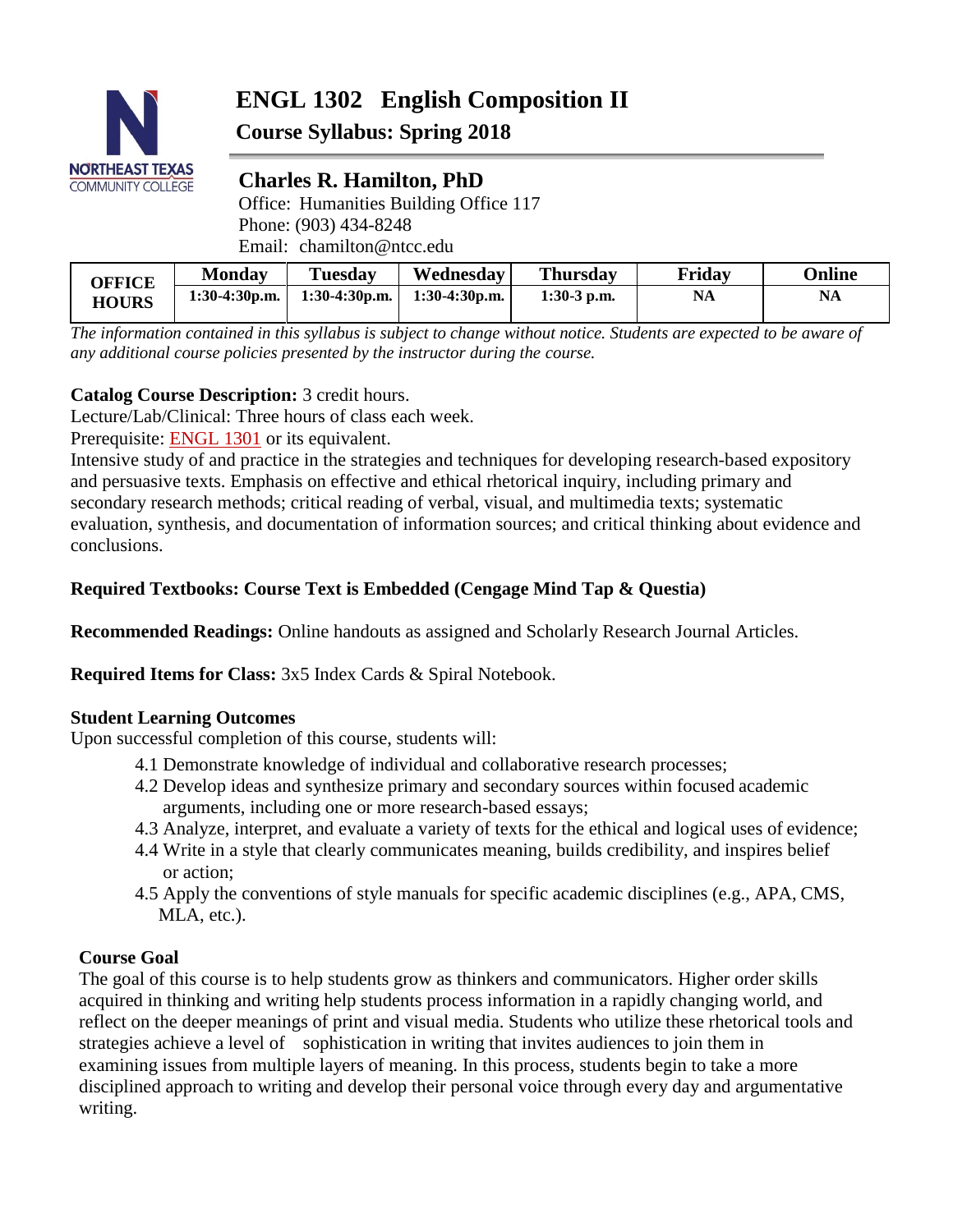# **Class Expectations and Responses to Reading Assignments**

Class participation is an important expectation of this course. Students are expected to actively participate in discussions that take place in class. Rubrics for *Class Participation, Essay Evaluation, Class Presentations, and the Research Essay* are located on the class Blackboard homepage. *Talking Points*  are part of your responses to assigned readings—questions or statements you develop as you read. These talking points are used to generate class discussion, help you add your viewpoints to the discussion.

# **WRITING ASSIGNMENTS**

Please follow the instructions below when writing your formal papers. During the semester, students are required to complete ten (10) scholarly, academic, *Research Journal* entries and one scholarly, academic, *Research Essay* writing assignment, composed from those 10 **RJ** entries. Weekly in-class writing assignments are also required, and are part of your final grade.

# **Out of Class Writing**

- 1. Out-of-cla**ss writing assignments** *must be typed in APA or MLA format*
- 2. Use font size of 12 pt. and double-space.
- 3. Research Journal assignments are usually two-three paragraphs in length (250-350 words). Please see the examples on the home page.
- 4. Pay attention to spelling, grammar, word choice, syntax, and punctuation. (Use spell- check, grammar-check, and Grammarly app.)
- 5. Due dates for all assignments are noted in the Tentative Course Schedule in this syllabus, and the assignment folder on the Blackboard Homepage for this class.
- 6. Submit Research Journal entries and revisions electronically to your instructor via Blackboard.

You must save your essays as Microsoft Word (.doc or .docx) format documents so that I can open, read, and comment on your essays. Papers submitted past the deadline, by email, or in any other format than Microsoft Word, will not be graded.

Some late papers may be accepted at the instructor's discretion, and will not receive full credit. Emergency situations will be handled on an individual basis**,** and only under dire circumstances. Graded papers will be returned within two weeks of receipt. Your essays will be graded holistically based on the essay-scoring rubric. If you receive a grade you would like to improve, simply revise your paper and re-submit it through the same assignment icon. You may do this as many times as you like to improve your grade and your writing skill. At the end of the course the highest grade will be applied to your final average. Revised RJs are due one week after you receive your graded paper (7 days from the date returned) or they *may not* be accepted.

# **In-class Writing**

*These weekly writings follow the accepted model for research in upper-level classes across disciplines, and are used in this class to prepare you for future studies.*

- 1. Written responses to readings from scholarly articles and class discussions will make up weekly Research Journal rough drafts.
- 2. Discussions will be held on day-one of each week, followed, on day-two, by in-class writing of a Research Journal. You are required to bring your scholarly article to class the second day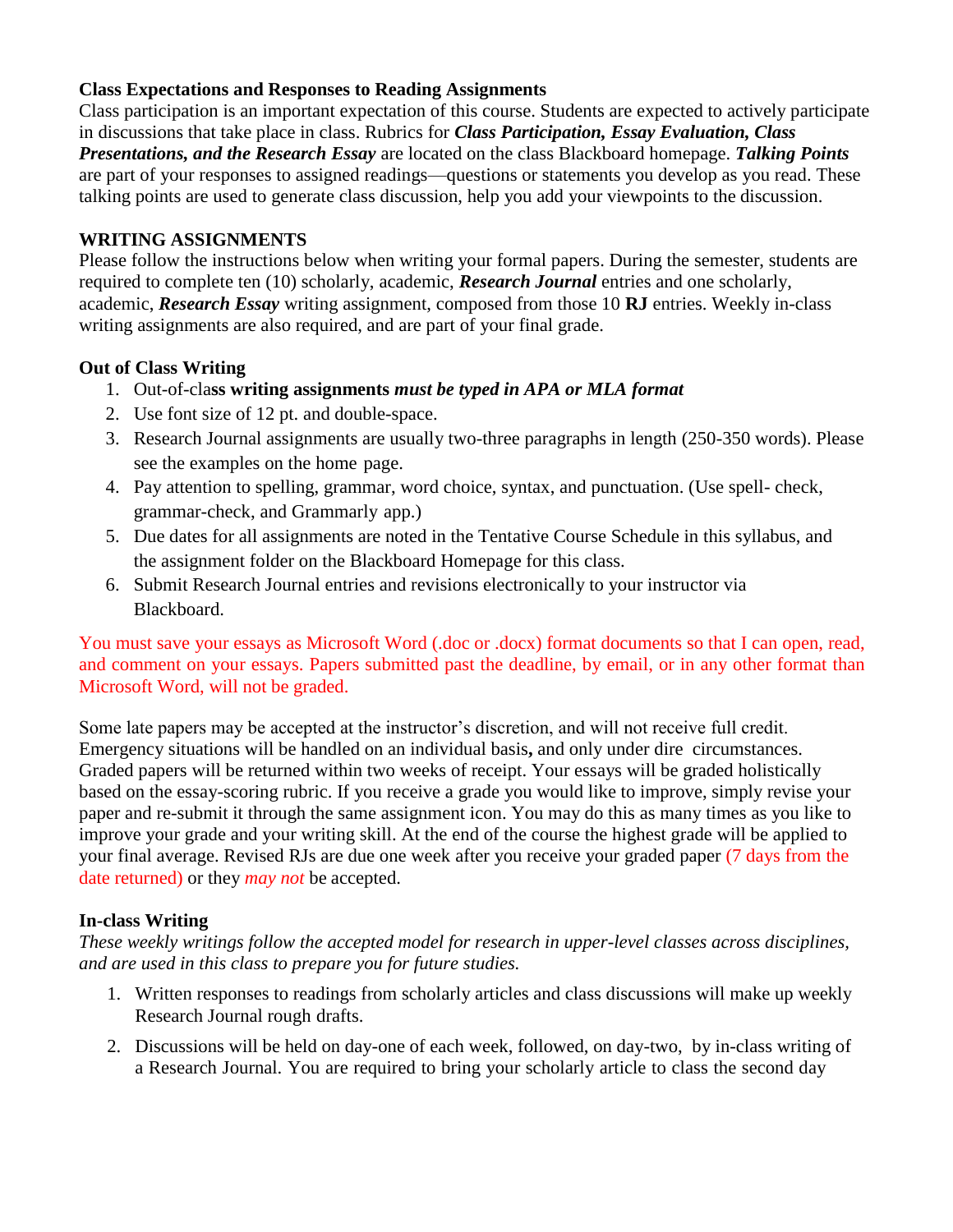- 3. After your rough draft is complete to your satisfaction, and typed in MLA or APA style and MS Word format, upload it through the appropriate assignment icon on the Blackboard home page.
- 4. During the final weeks of the course, these Research Journal entries will be compiled into one extended research paper, with the addition of a Title, an Introduction, a Thesis Statement, a Conclusion, and a Works Cited/Bibliography page.

# **Requirements For The Research Paper**

*A research paper (including a Works Cited page) is required in order to pass this class.*

- 1. The paper has no set number of pages, but should include excerpts from all your Research Journals, and should be typed in APA or MLA format, and submitted online during the last week of the semester. See the Online Writing Lab (OWL) at Purdue University and University of North Carolina handouts and examples on our Blackboard homepage for examples. A link is provided for the both on our Homepage. We will concentrate our efforts on assembling the final draft of the paper, the Introduction, the Thesis, and the Conclusion, during the last four (4) weeks of the semester.
- 2. You should have at least twenty (20) outside sources on your Works Cited page, and included in in-text citations.
- 3. During **Week 2** the class will choose research topics from social media genres before beginning research.
- 4. Although you may not have finished the final draft of your research paper, presentations of your papers will begin week 14. You are not required to have your paper finished at the time of presentation, and you do not have to turn anything in with the presentation. You will be graded separately, according to the Presentation Rubric located on the class Blackboard Homepage.
- 5. The length of the presentation should be between 5 & 10 minutes and should follow this format:
	- a. Slide 1 A title slide that includes the title of your paper and your name.
	- b. Slide 2 states the title of your argument, the reasoning behind your research, and your conclusions.
	- c. Slide 3 begins with a summary of the points from your research journal findings.
	- d. After summarizing list the results of your research journal analysis;
	- e. State your final conclusions and possible solutions. (The End)
	- f. Do not read from slides, simply use them for an outline, and discuss your findings.
- 6. There will still be time, during weeks 13  $\&$  14, to review your rough draft, in hard copy, in class.
	- a. After this review, complete your Research Paper and turn it in by the end of the last regular class day.
	- b. Please email me with questions you may have during your research and the writing of your rough draft.
	- c. Carefully check your sources for credibility and quality.
	- d. Although you should keep your direct quotes to a minimum, be aware of the definition of plagiarism when quoting information from sources.
	- e. Be sure you adhere to APA or MLA guidelines for research papers.
	- f. Use the information in examples, handouts, and/or the OWL of Purdue University located on our class homepage to help check citing sources and formatting.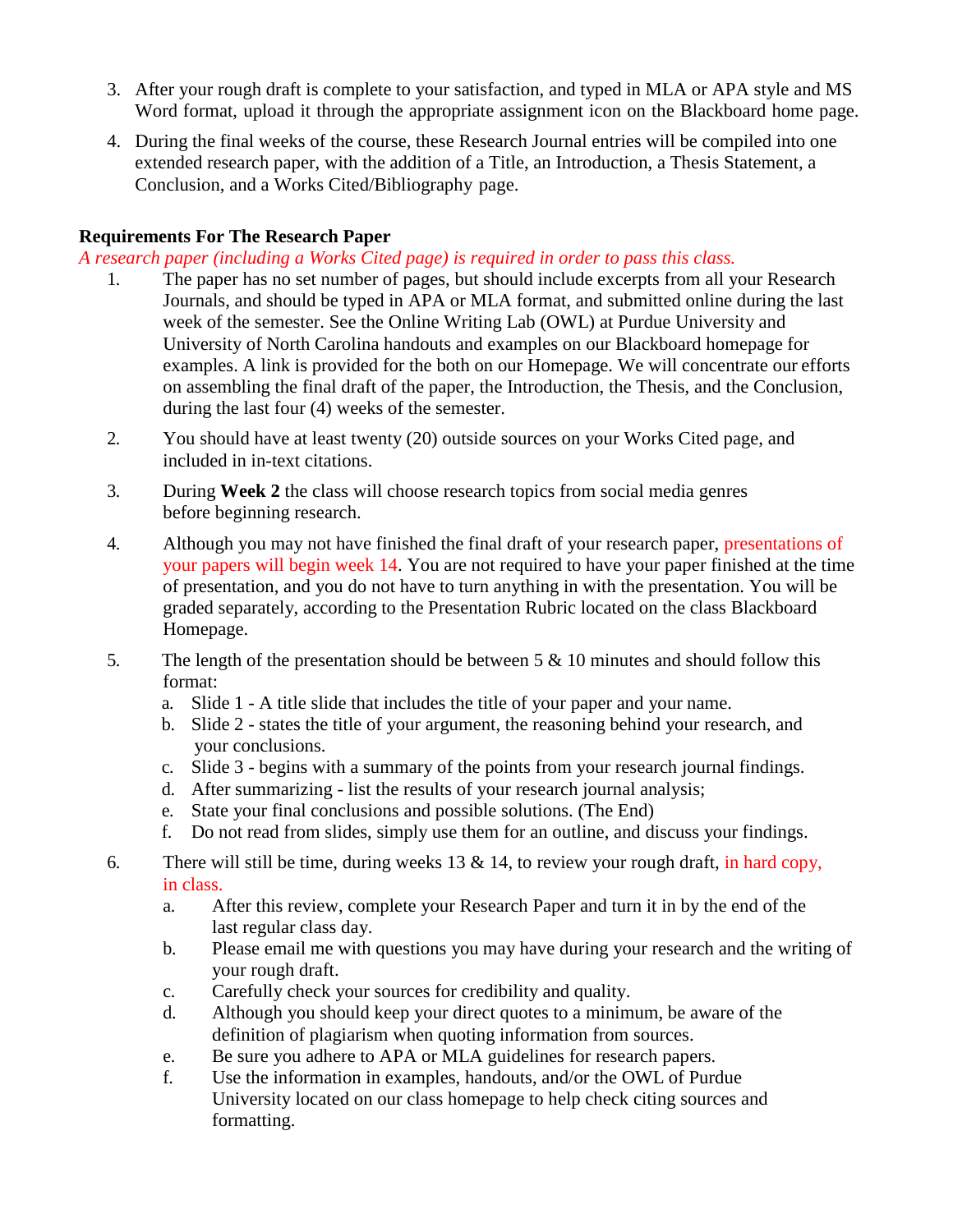- 7. What is due, and how should each item be turned in?
	- a. A presentation of your Research paper is required during the last three (3) weeks of the semester (before finals week).
	- b. A fully formatted Research Paper is required, and should be turned in as an individual assignment item through the Safe-assignment icon, located on the class Homepage, no later than 11:59 pm, the last regular class day. No late papers will be accepted - **NO EXCUSES!**

#### **Course/Assignments Grades**

Your assignments will fall within the following point values:

| <b>Project Presentation</b>                     | 100 Points  |
|-------------------------------------------------|-------------|
| Class Participation/Discussion/In-class Writing | 100 Points  |
| Ten $(10)$ Research Journal Entries $@$ 100     | 1000 Points |
| <b>Annotated Bibliography</b>                   | 100 Points  |
| Research Paper                                  | 200 Points  |
| <b>Total</b>                                    | 1500 Points |

#### **Computer Requirements**

You must have access to a computer to take this course. A significant amount of the required work is to be done on computer. Your computer needs to have current Windows for PC or MAC OS X10.3 or higher. You will need Microsoft Office 2003 or higher, and you will need broadband Internet access. You can check your operating system by right clicking on the My Computer icon on the home screen. You can check your word processing program by going to the Start icon on a PC and clicking on All Programs, or clicking on the Applications icon on a MAC. You will find your Microsoft Office program there. If you do not have access to a computer with the minimum computer requirements, I strongly suggest that you reconsider taking this course.

#### **Attendance/Withdrawal Policy**

Students are expected to attend class regularly. It is class policy to assign a student a grade of F after five (5) absences. It is the responsibility of students who need to withdraw from the class to do so before the final withdrawal date posted by the college, or they will receive a grade of F. Not working in class on scheduled workdays is considered as an absence. Workdays are designed to help you complete weekly assignments accurately and on time.

#### **Student Responsibilities/Expectations:**

- 1. Students are expected to come to class with the text, something to write on, and something to write with, or they will be asked to leave and counted absent for that class day.
- 2. There will be no texting or reading of texts during class. If you are expecting an emergency call please notify me in advance and put your phone on vibrate. Leave the room if you need to answer with text or talk. Students who do not follow this rule will be asked to leave class and will be counted absent that day.
- 3. If you are having trouble with your writing, please talk to me. I will be glad to help. Tutors are also available.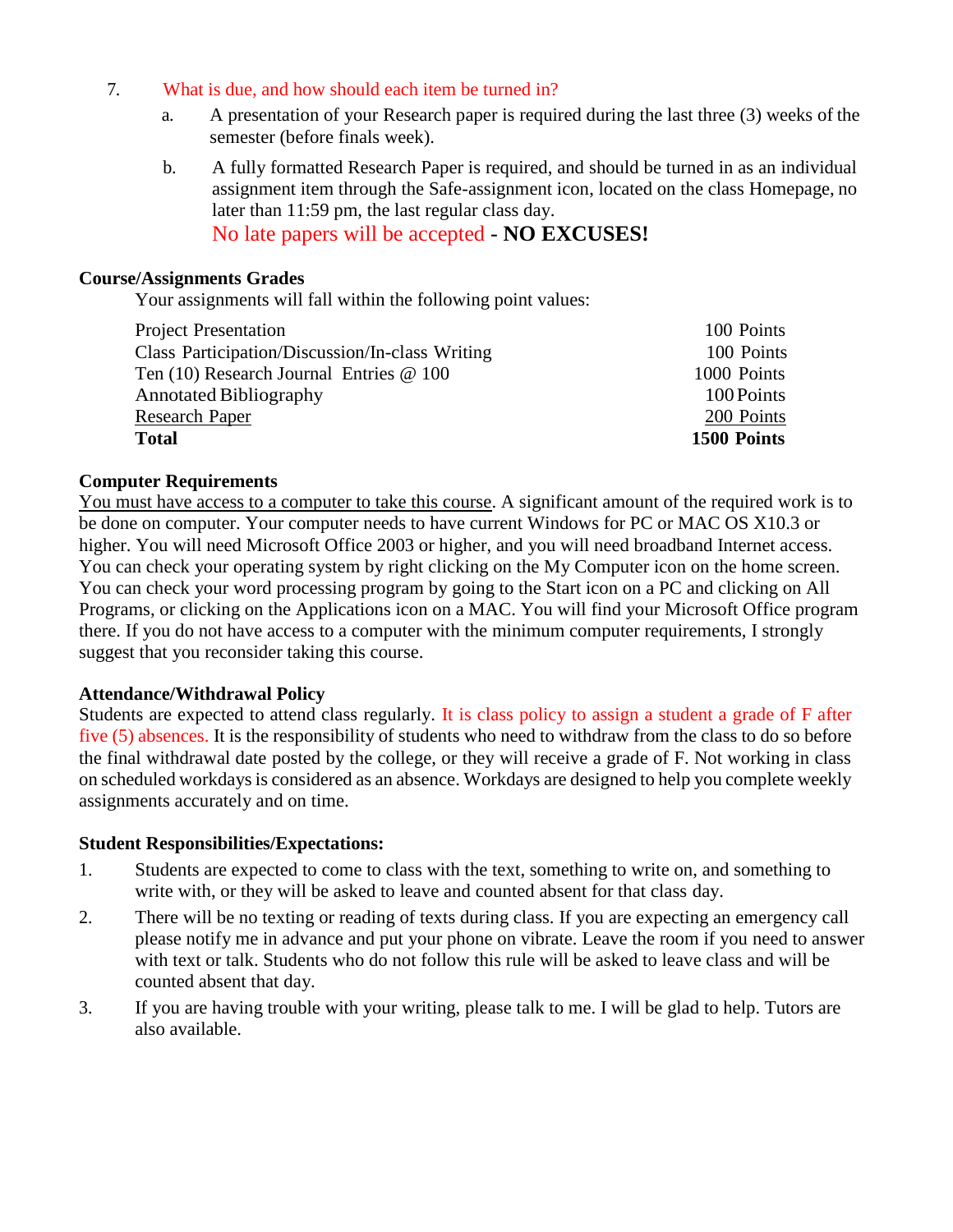#### **Class Disruptions**

All students enrolled at the college shall follow the tenets of common decency and acceptable behavior conducive to a positive learning environment. Your attendance in this class requires that you participate as an adult. On that basis, there will be no talking while I am lecturing, or while another classmate is talking or presenting, and no texting, or social networking at any time. Disregard for this rule will result in you being asked to leave the class until further notice.

### **NTCC Academic Honesty Statement**

"Students are expected to complete course work in an honest manner, using their intellects and resources designated as allowable by the course instructor. Students are responsible for addressing questions about allowable resources with the course instructor. NTCC upholds the highest standards of academic integrity. This course will follow the NTCC Academic Honesty policy stated in the Student Handbook."

#### **Academic Ethics**

All students are expected to engage in academic pursuits in a manner that is beyond reproach. Students are expected to maintain complete honesty and integrity in their academic pursuit. Academic dishonesty such as cheating, plagiarism, and collusion is unacceptable and may result in an F in the course. Refer to the student handbook for more information on this subject.

#### **ADA Statement**

It is the policy of NTCC to provide reasonable accommodations for qualified individuals who are students with disabilities. This College will adhere to all applicable federal, state, and local laws, regulations, and guidelines with respect to providing reasonable accommodations as required to afford equal educational opportunity. It is the student's responsibility to request accommodations. An appointment can be made with Shannin Garrett, Academic Advisor/Coordinator of Special Populations located in the College Connection. She can be reached at 903-434-8218. For more information and to obtain a copy of the Request for Accommodations, please refer to the [NTCC website -](http://www.ntcc.edu/index.php?module=Pagesetter&func=viewpub&tid=111&pid=1) Special Populations.

# **Family Educational Rights and Privacy Act** (**FERPA**)

The Family Educational Rights and Privacy Act (FERPA) is a federal law that protects the privacy of student education records. The law applies to all schools that receive funds under an applicable program of the U.S. Department of Education. FERPA gives parents certain rights with respect to their children's educational records. These rights transfer to the student when he or she attends a school beyond the high school level. Students to whom the rights have transferred are considered "eligible students." In essence, a parent has no legal right to obtain information concerning the child's college records without the written consent of the student. In compliance with FERPA, information classified as "directory information" may be released to the general public without the written consent of the student unless the student makes a request in writing. Directory information is defined as: the student's name, permanent address and/orlocal address, telephone listing, dates of attendance, most recent previous education institution attended, other information including major, field of study, degrees, awards received, and participation in officially recognized activities/sports.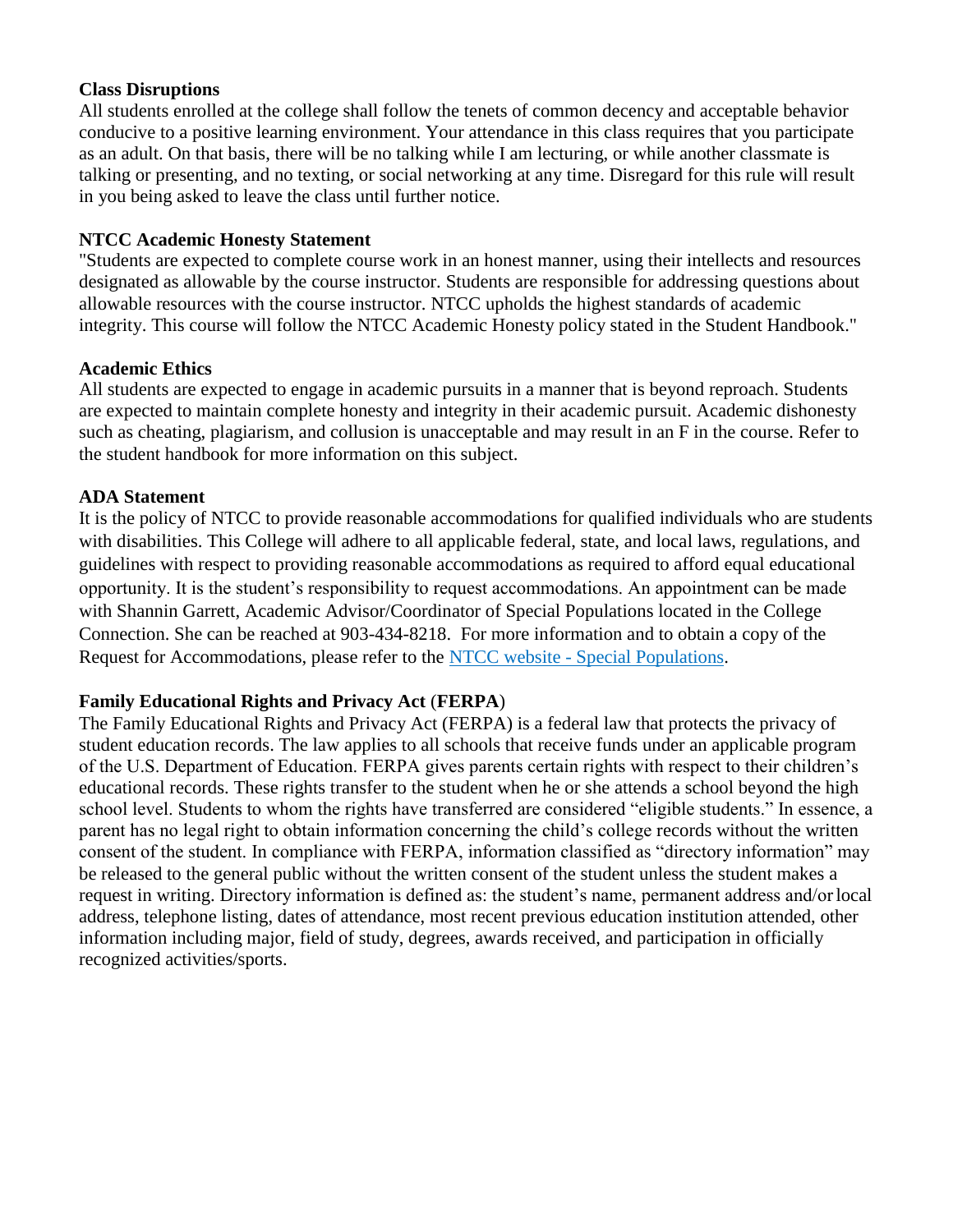# **English 1302** *Tentative* **Class Schedule – Spring 2018**

#### **Week 1: 1/16-19**

- Day 1 First Class Day/Syllabus/Expectations
- Day 2 Discuss Research Project/Topics Research Journal Format/Entry process. For next week - Review Chapters Handouts and Topics

# **Week 2: 1/22-26**

- Day 1 Discussion Research material/In Class Writing and Sample Article to review (from me).
- Day 2 Examples MLA/APA citation style/Summary & Analysis For next week – Read 1st two comparison articles in LRC Database, & be prepared to Discuss Monday/Tuesday.

# **Week 3: 1/29-2/2**

- Day 1 Discussion of responses to reading (Small-Group discussion of researched articles).
- Day 2 First RJ Article Due/Approval/Begin 1st Research Journal in Class **RJ-1 Due - 2/9** For next week – Read 2nd two articles for discussion and comparison, and bring for 2<sup>nd</sup> RJ.

# **Week 4: 2/5-9**

- Day 1 Discussion of responses to reading (Small- Group discussions of researched articles)
- Day 2 Second RJ Article Due/Approval/ Begin 2nd Research Journal in Class **RJ-2 Due – 2/9** For next week - Read 3rd two articles, and bring to discuss and write RJ 3.

# **Week 5: 2/12-16**

- Day 1 Discussion of responses to reading (Small- Group discussions of researched articles).
- Day 2 Third RJ Article Due/Approval/ Begin 3rd Research Journal in Class **RJ-3 Due – 2/16** For next week - Read 4th two articles, and bring to discuss and write RJ 4.

# **Week 6: 2/19-23**

- Day 1 Discussion of responses to reading (Small- Group discussions of researched articles).
- Day 2 Fourth RJ Article Due/Approval/ Begin 4th Research Journal in Class **RJ-4 Due – 2/23** For next week - Read 5th two articles and bring to discuss and write RJ 5.

# **Week 7: 2/26 – 3/2**

- Day 1 Discussion of responses to reading (Small- Group discussions of researched articles).
- Day 2 Fifth RJ Article Due/Approval/ Begin 5th Research Journal in Class **RJ-5 Due – 3/2** For next week - Read 6th two articles and bring to discuss and write RJ 6.

# **Week 8: 3/5-9**

- Day 1 Discussion of responses to reading (Small- Group discussions of researched articles).
- Day 2 Sixth RJ Article Due/Approval/ Begin 6th Research Journal in Class **RJ-6 Due – 3/9**
	- For next week (3/19-23) Read 7th two articles and bring to discuss and write RJ 7.

# **Spring Break March 11-18**

# **Week 9: 3/19-23**

- Day 1 Discussion of responses to reading (Small- Group discussions of researched articles).
- Day 2 Seventh RJ Article Due/Approval/ Begin 7th Research Journal in Class **RJ-7 Due – 3/23** For next week - Read 8th two articles and bring to discuss and write RJ 8.

# **Week 10: 3/26-30**

- Day 1 Discussion of responses to reading (Small- Group discussions of researched articles).
- Day 2 Eighth RJ Article Due/Approval/ Begin 8th Research Journal in Class **RJ-8 Due – 3/30** For next week – Read 9th two articles and bring to discuss and write RJ 9. Sign up for presentations – Start next week.